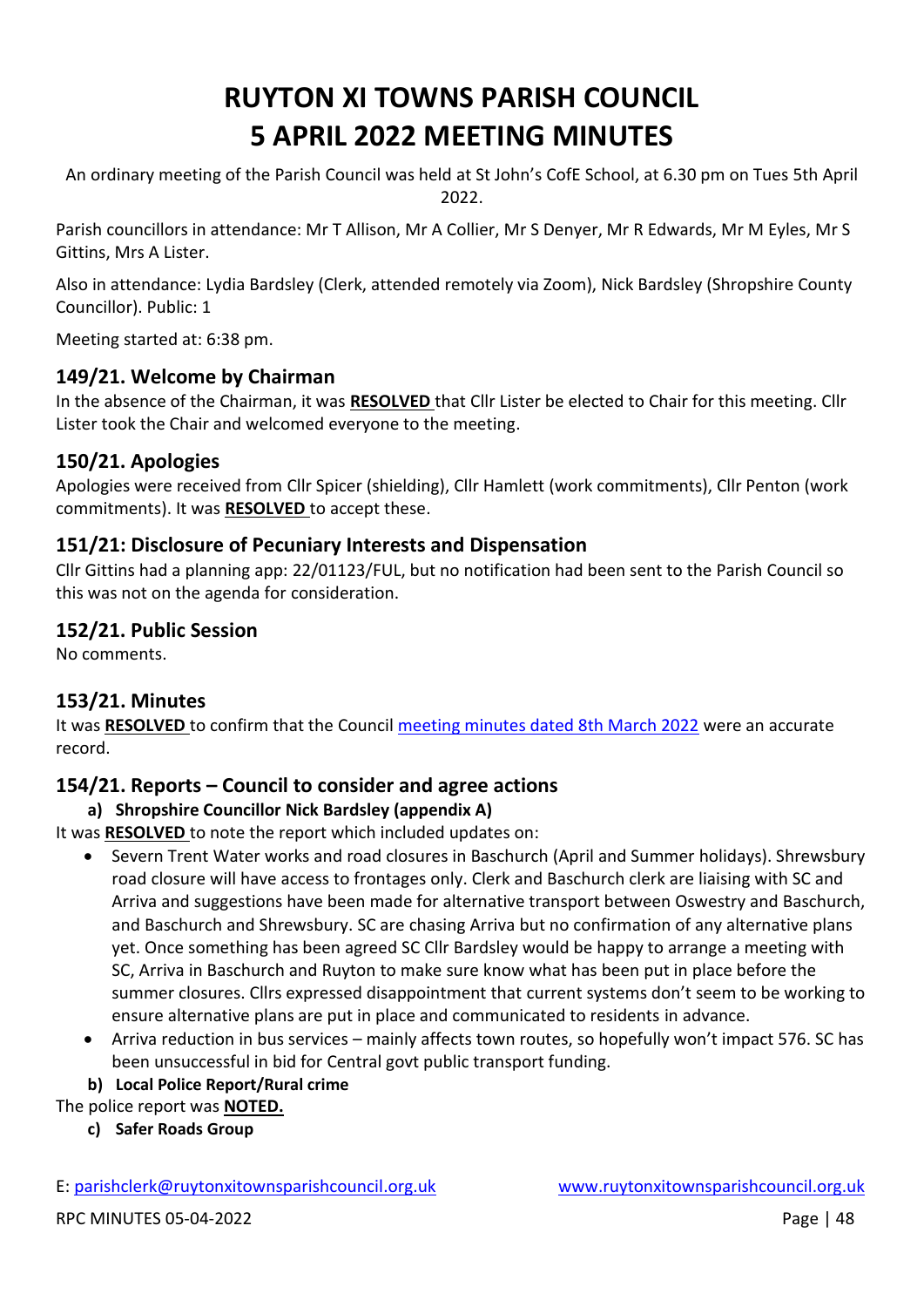Cllr Spicer had shared an SRG update which was **NOTED.** SRG meeeting scheduled for next week. The report covered:

- CIL road safety project (still waiting final design plan from WSP)
- Streetlighting on Brownhill (covered under agenda item 156/21g)

#### **d) Climate Emergency Working Group**

No report at this time. Cllr Spicer is going to approach one of the non-councillor members to see if they might take group on.

#### **e) Village Hall Working Group**

No report at this time. Still waiting for copy of lease for DM field from Cllr Penton.

#### **f) Clerk's update report (appendix B)**

This was **NOTED.**

## **155/21: Policies to review and approve (appendix C).**

After review it was **RESOLVED** to approve the following:

a) Scheme of Delegation

## **156/21: Parish Matters –– Council to receive updates and agree actions.**

#### **a) Casual vacancy**

It was **NOTED** that no election was called and SC have confirmed that the PC can co-opt. It was **AGREED** to set a deadline for candidate applications of 26.04.2022. This would be advertised on website, notice boards, social media, and on local mailing list.

#### **b) Coronavirus**

It was **NOTED** that Clerk had sent letters to Michael Gove MP, Sajid Javid MP, Elizabeth Truss MP, and Chloe Smith MP re. remote and hybrid meetings. Chairman Cllr Spicer had also contact Shropshire MP Helen Morgan to ask her to push for a response to the remote meetings consultation from last year.

#### **c) War memorial**

It was **NOTED** that neither SC nor Historic England have documents to share on ownership. Chairman Cllr Spicer had shared an update on ownership queries. It was **AGREED** that Clerk will investigate Land Registry to see if this can establish ownership. It was **NOTED** that advice was being sought from SC's Jason Hughes re. solar lights around base of Stone Cross.

SC Conservation had finally responded to the PC's proposals for cleaning and maintenance and had requested additional evidence and information. It was **AGREED** that M. Eyles will pick up and respond to questions raised by SC Historic Environment. There were some concerns about choice of material for info plaque about missing names. Cllr Eyles will liaise with member of the public to clarify where info has come from re. the extra sign.

#### **d) The Cliffe**

**Local Nature Reserve status –** Clerk had received advice that, if Council resolves to declare Cliffe and LNR, then two members can sign the declaration and clerk can witness it, and this is the equivalent of signing under seal.

It was **RESOLVED** to declare that the part of the Cliffe owned by the Parish (approx. 14.48 hectares) and situated in Ruyton XI Towns, Shropshire is being managed as a Local Nature Reserve, and Cllrs Lister and Denyer will sign the declaration.

Clerk will prepare notices detailing where certified copies of the declaration can be inspected (Oswestry library) which can then be displayed in notice boards along with the boundary map of the Cliffe, and the clerk will also publish the notice on the PC website and can also put an advert in the local press.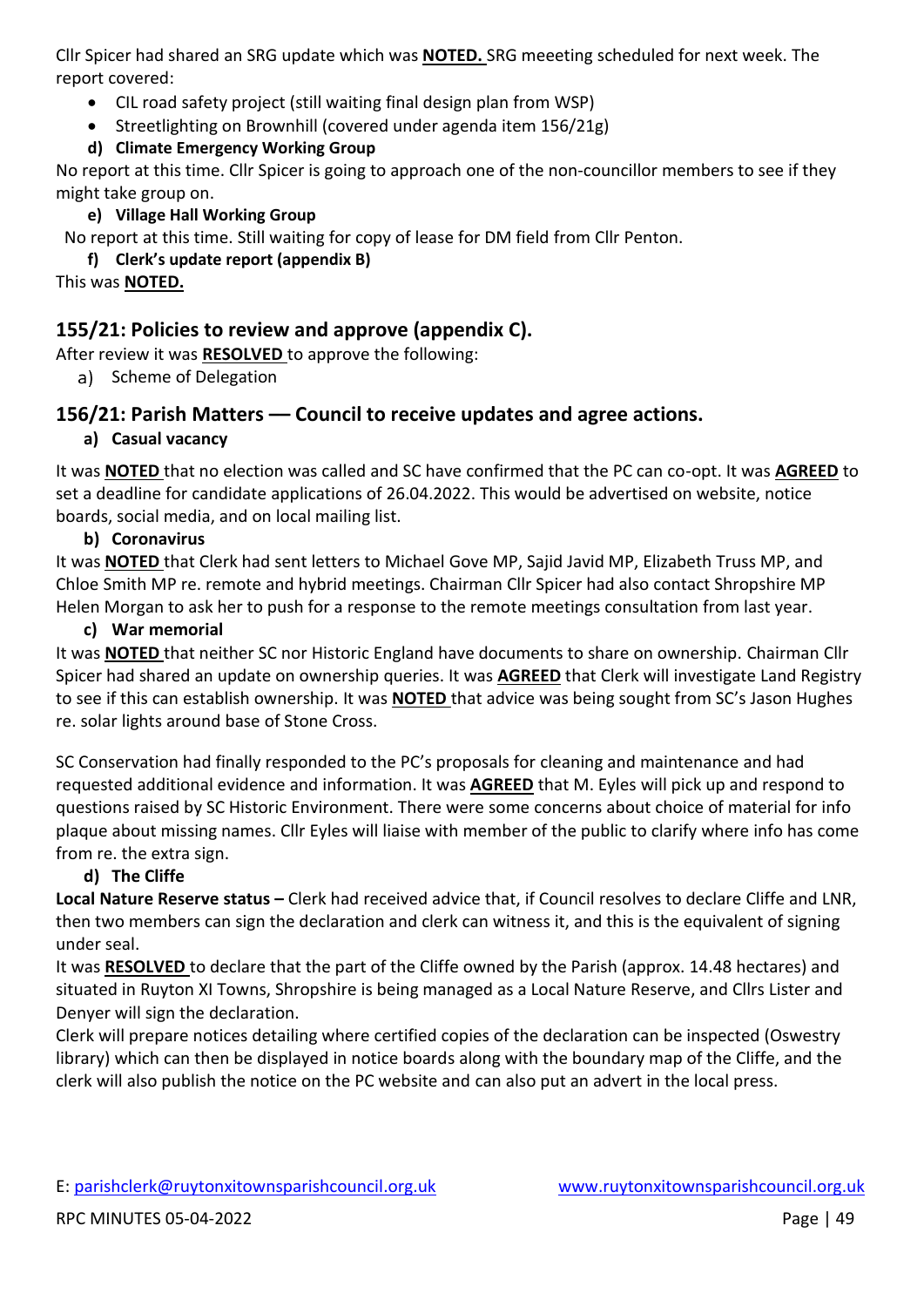**No access signage –** The Police have to consult with SC and they are still waiting for a response about the wording on the signage, so Clerk has asked if we can intervene through our contacts at SC (possibly Highways/Shaun Burkey) to push for a quicker answer. Clerk will chase police and SC.

**Cliffe Management Contract –** Cllrs had reviewed the management report and were happy with this. It was **RESOLVED** to extend the management contract for the Cliffe with Shropshire Council Outdoor Partnership Team for 3 years (until March 31<sup>st</sup> 2025), with some minor corrections to the draft agreement.

**Mounting biking on Cliffe** –Info had been shared with SC and they were going to look at tracks but thought damage could be from scrambler bikes. It was **AGREED** that clerk will chase up Shaun Burkey re. damage to roots etc and reviving user group. Cllr Lister has forwarded photos to a local resident who does cycle on Cliffe to see if they may have any info.

#### **e) New email provider**

Clerk is arranging meeting with Besthost to discuss further. Cllr Eyles is happy to help individuals with switchover when time comes.

SC Cllr Bardsley gave his apologies and left the meeting at 19.36. Chairman thanked him for his participation.

#### **f) Membership of Rural Services Network**

Free trail had been extended to 31.12.2022 with PC able to cancel until Friday 30.12.2022. After discussion it was **AGREED** to continue the membership until the end of the free trial period.

#### **g) Streetlight repairs and Brownhill lighting**

Clerk had received the annual structural report from Highline which was **NOTED.** It was **FURTHER NOTED**  that a new column was need for light R18 (quoted cost £1620+VAT) and new lantern was needed for R30 (quoted cost: £247+VAT). It was **AGREED** to ask Highline to schedule in this work asap.

Streetlighting on Brownhill. Chairman, Cllr lister, Cllr Collier and clerk had attended a Zoom meeting with SC Street lighting and Traffic Signals Commission Jason Hughes who advised the Council that adding extra columns was the only real way to improve lighting on Brownhill. Solar is comparatively cheap to install but costly to maintain, and only generally recommended where mains supply is not aready present. Lower level lighting is at risk of vandalism and has maintenance costs, and generally not considered worthwhile. SC will only adopt lighting if columns are to a specific standard and spaced no more than 35m apart. An estimate was given of approx £40,000 for an additional lights and to bring existing lights on Brownhill straight to standard required for potential adoption by SC, but Cllrs present felt there may have been a miscalculation on this point, and it could be a lot more affordable than first thought. It was **AGREED** to ask Highline to give an estimate of how many additional lights would be needed to fill in gaps on Brownhill so that they are spaced no more than 35m apart and to SC specifications.

There were some concerns that residents will not support extra lights outside their houses, that it will be out of keeping with the rest of the village, and bad for light pollution, and nocturnal wildlife. Others felt it would make it safer for drivers due to driving between patches of dark and light, and safer for pedestrians. There could be other ways to make footpath more easily navigable by pedestrians, e.g. removing overgrowing vegetation, debris etc. It was felt that public consultation may be needed before the PC decides whether to add additional lights on Brownhill straight.

Jason Hughes will share information on joining the SC streetlighting scheme which could significantly reduce the per kWh price for electricity. PC currently pays 47p/kWh through Scottish Power, SC scheme charges 18p/kWh. Clerk has sent updated inventory to Scottish Power who will backdate the change by 14 months. As supply is unmetered this is why there has been no change in quarterly charges since LED upgrade in 2019, so the PC may well end up in credit following this update.

#### **h) Shropshire garden party nomination**

E: [parishclerk@ruytonxitownsparishcouncil.org.uk](mailto:parishclerk@ruytonxitownsparishcouncil) [www.ruytonxitownsparishcouncil.org.uk](http://www.ruytonxitownsparishcouncil.org.uk/)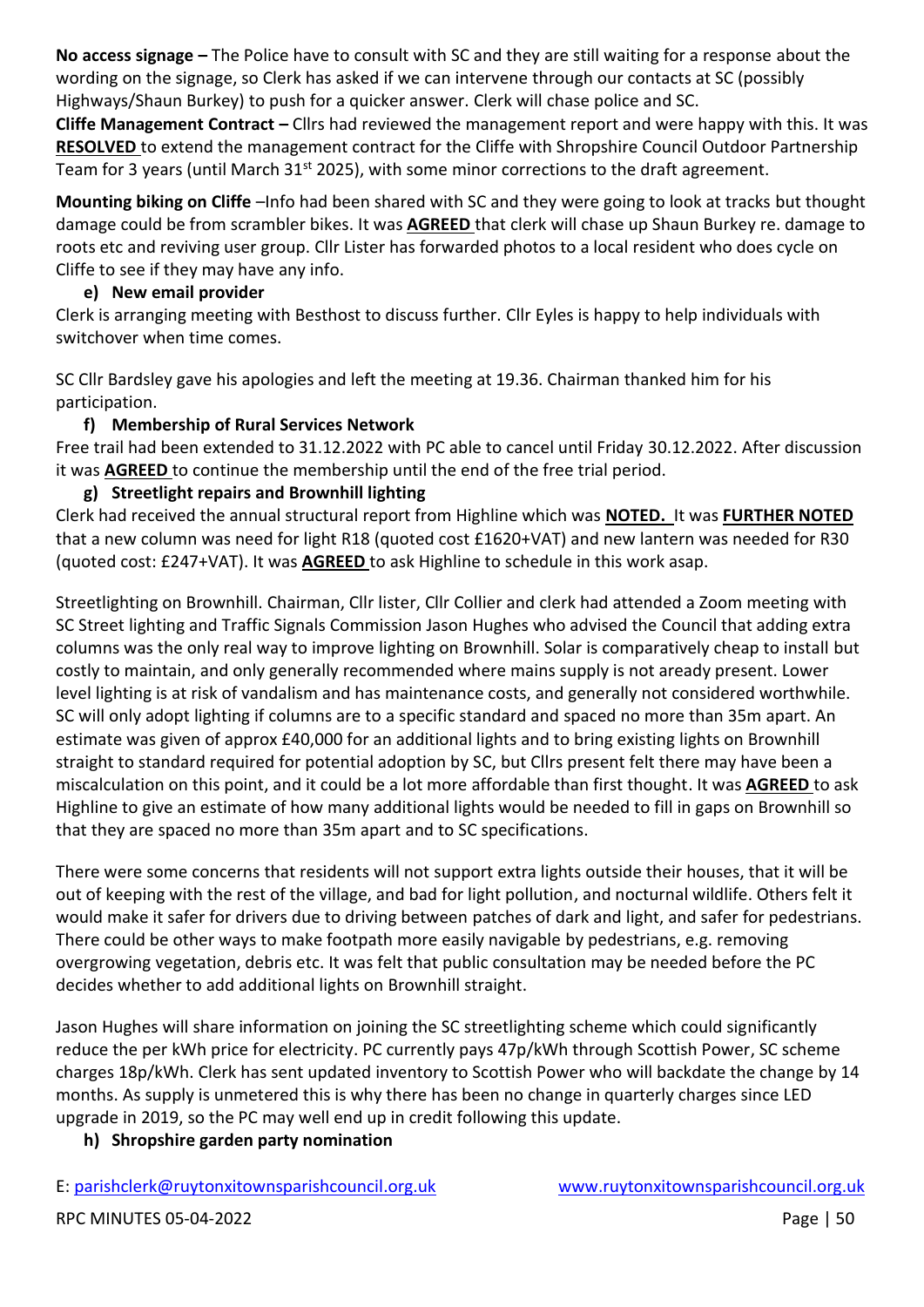It was **AGREED** to ratify the decision to nominated Julie Ball as Head of St John's School to attend the garden party.

#### **i) Trees on the Spinney**

Cllr Lister and a member of the public have installed some recycled fence posts to support leaning saplings in Spinney, but more posts will be needed. Cllr Lister has had some quotes from Reeves of Wem, Ebay, and Woodland Timber Products (based in Haughmond Hill) and Reeves were cheapest (approx. £70 for 20 x posts incl. delivery). It was **AGREED** Cllr Lister could put in an order when needed and will be reimbursed by the Council. Cllr Gittins has a fence-post whacker that volunteers can borrow.

#### **j) Consultation – car parking charges**

It was **AGREED** that clerk will enquire with other PCs to see whether they are responding or not, and to defer until next meeting.

#### **k) Platinum Jubilee activities**

Cllr Lister gave an update on progress. It was **AGREED** that Clerk will chase Insurers re. public liability letter. Cllr Lister has some outlay in terms of coffee cups etc., but will wait to see what else needs purchasing before putting in any reimbursement claims.

## **157/21: Planning applications – Council to consider and agree response.**

## **1. [Wigmarsh Cottage, Wigmarsh, West Felton, ref: 22/01066/FUL](https://pa.shropshire.gov.uk/online-applications/applicationDetails.do?activeTab=summary&keyVal=R86NGDTDM0200)**

Proposal: Erection of extension to agricultural storage building and all associated works. After discussion it was **AGREED** to make representation, and flag up the fact that there is no mention of footpath within 30 metres of site.

Re. the Wykey Farm application, it was **AGREED** to follow the process in the Scheme of Delegation as no notification had been received by the Council, so Cllrs did not have the relevant information to discuss the application at meeting.

Cllr Gittins gave his apologies and left the meeting at 20.15.

# **158/21: Shropshire Council Planning decisions – Council to note.**

- **1. [North West Relief Road Scheme, 21/00924/EIA](https://pa.shropshire.gov.uk/online-applications/applicationDetails.do?activeTab=summary&keyVal=QOXI5QTD06Z00) – Pending consideration**
- **2. [South Of Bay Cottage Little Ness Road, ref: 21/02394/FUL](https://pa.shropshire.gov.uk/online-applications/applicationDetails.do?activeTab=summary&keyVal=QSWEBQTD06Z00) – Awaiting decision**
- **3. Appeal: [Land Adj Riversdale, Church Street, ref:](https://pa.shropshire.gov.uk/online-applications/applicationDetails.do?activeTab=summary&keyVal=QNYVN9TDKGI00) [21/00567/FUL](https://pa.shropshire.gov.uk/online-applications/applicationDetails.do?activeTab=summary&keyVal=QNYVN9TDKGI00) [\(appeal ref:](https://pa.shropshire.gov.uk/online-applications/appealDetails.do?activeTab=summary&keyVal=R4ICPBTD01O00) [21/02980/REF\)](https://pa.shropshire.gov.uk/online-applications/appealDetails.do?activeTab=summary&keyVal=R4ICPBTD01O00) - Pending consideration**

It was **NOTED** that Platt bridge had been damaged on the Baschurch side, and stones have moved substantially. Cllr Denyer will take photos for the clerk to report this. Clerk to chase the leaning Stanwardine sign at the same time.

# **159/21: Finance – to consider and approve**

It was **RESOLVED** to approve the following (a -d):

- a) Receipts & payments March (y/e) 2022
- b) Bank statement March (y/e) 2022
- c) Bank reconciliation March (y/e) 2022
- d) Y/e budget monitoring report and VAT claim (appendix D)

Clerk would put in VAT refund claim asap. It was **AGREED** that the PC should plan a Zoom meeting to discuss Earmarked reserve changes.

e) Y/e asset register and inspection reports

It was **RESOLVED** to approve the above. It was **AGREED** that no action would be required for Stone cross asset, as edges of crack are not sharp and no urgent action needed (more cosmetic than structural). Cllr Lister will check Elbridge and Wykey notice boards.

E: [parishclerk@ruytonxitownsparishcouncil.org.uk](mailto:parishclerk@ruytonxitownsparishcouncil) [www.ruytonxitownsparishcouncil.org.uk](http://www.ruytonxitownsparishcouncil.org.uk/)

RPC MINUTES 05-04-2022 **Page | 51**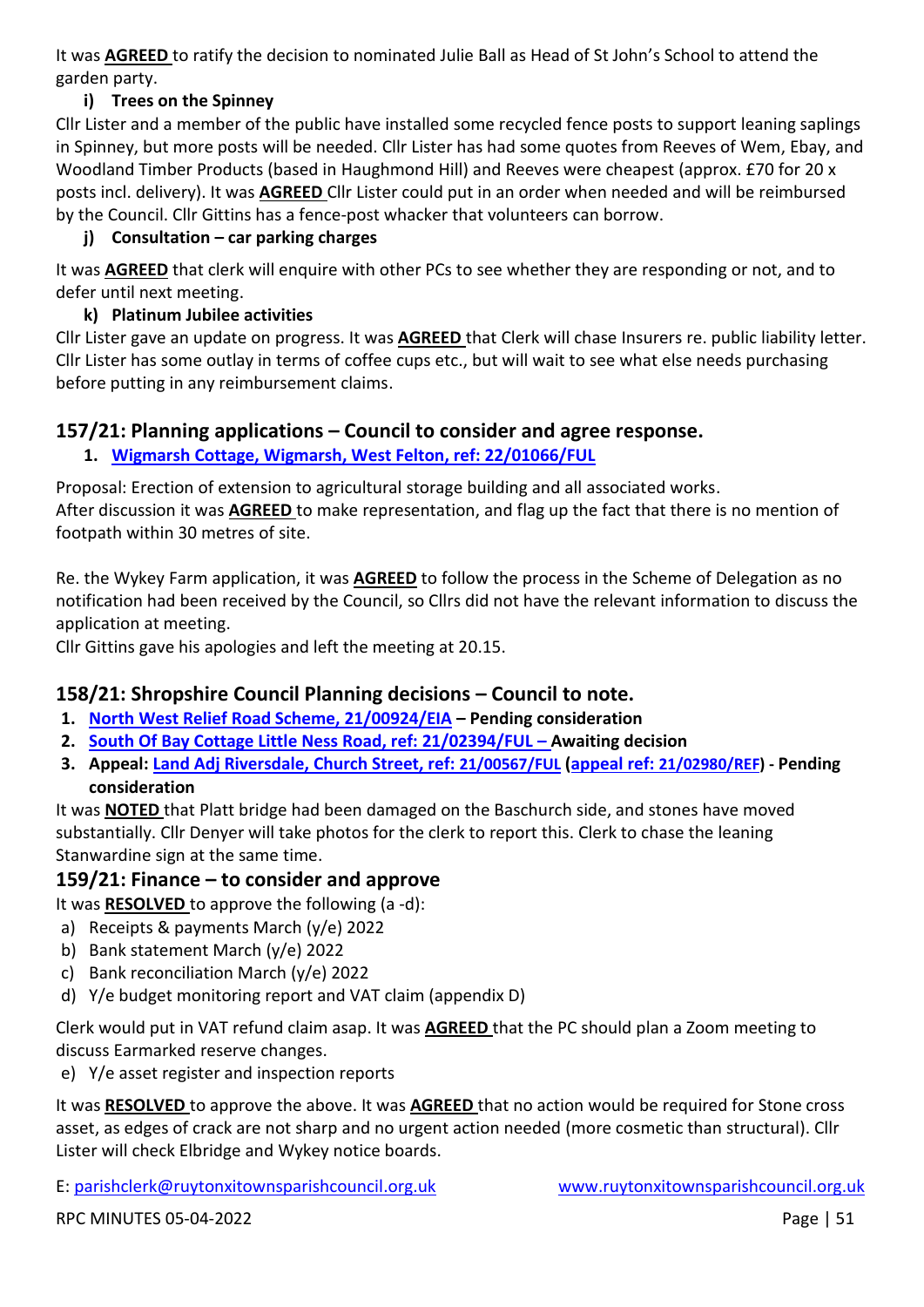Cllr Eyles gave his appologies and left the meeting at 20.25.

f) Updating bank signatories on mandate

Clerk had prepared the change of details form removing Cllrs Gittins and Shearer, and adding Cllrs Lister and Denyer to the bank mandate as signatories. It was **RESOLVED** to approve the new mandate. Cllr Lister and Denyer signed the relevant paperwork, and Cllr Allison signed the authorisation as an existing signotory. Cllr Spicer would co-sign the authorisation as the other existing signatory outside the meeting.

g) Internal controls check (to arrange)

Clerk would arrange with Cllr Eyles to drop off the 2021-22 accounts files for the 4th quarter internal controls checks.

# **160/21. Payments – Council to consider and approve**

# **a) Invoices/reimbursements to be authorised**

It was **RESOLVED** to ratify/authorise the following payments. Invoices would be signed at a later date.

- L. Bardsley, Ukraine donations reimbursement (Intl Committee of Red Cross), £300.00 (no VAT) – paid 14.03.2022 (min ref: 141/21k)
- D. E. Peate, village maintenance, £202.00 (no VAT)– paid 29.03.2022 (min ref: 145/21a)
- L. Bardsley, April salary (incl. National salary award backpay), £670.90 (no VAT)
- HMRC, PAYE and NI contributions, £38.00 (no VAT)
- L. Bardsley, March-April expenses, £32.39 (of which £2.40 VAT)
- NEST (Direct Debit), April pension contributions, £52.72 (no VAT)
- SALC, training invoice 1271 (Fundamentals for Cllrs x 2), £60.00 (no VAT)
- SALC training invoice 1342, (Projects for 3 x Cllrs and clerk), £120.00 (no VAT)
- Highline Electrical Ltd, Annual structural survey for streetlights, £264.00 (of which £44.00 VAT)

#### **b) Urgent invoices to approve after publication of agenda** None received.

# **161/21. Correspondence received**

It was **RESOLVED** to **NOTE** the following:

- SALC News in Brief and bulletins
- NALC legal update
- Talbot Inn update
- Rural Services Network bulletins
- Green Lane Association NOTE
- CIL Neighbourhood Fund allocations **NOTED** that Ruyton XI Towns PC is due to receive just under £12,500 in CIL Neighbourhood Fund, which would be received towards the end of April.
- Climate Emergency Workshops
- Police warnings re. theft of heating oil
- Breakthrough communication training events
- Pharmacy appts press release
- West Midlands Flood Resilience event
- Regenerative Farming conference May 2022
- Roadworks: Baschurch (09.04.2022); B4397 Knockin (23-27.05.2022); Station Rd, Baschurch (23.05- 15.06.2022); Prescott Rd, Baschurch (21.07 -31.08.2022).

# **162/21. Future agenda items**

E: [parishclerk@ruytonxitownsparishcouncil.org.uk](mailto:parishclerk@ruytonxitownsparishcouncil) [www.ruytonxitownsparishcouncil.org.uk](http://www.ruytonxitownsparishcouncil.org.uk/)